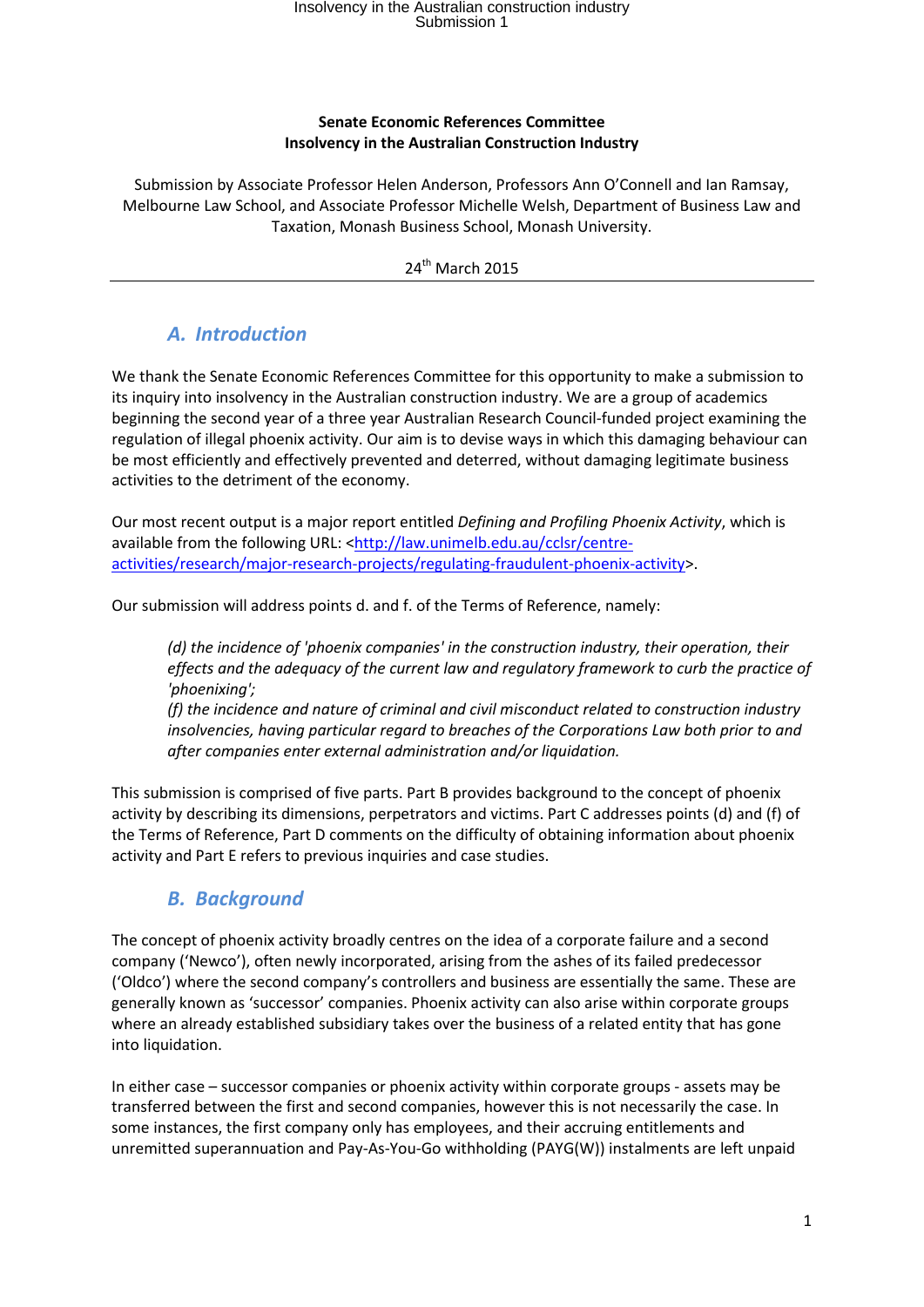when the company is liquidated. Those employees may or may not find work with the second company within the group.

Phoenix activity can be entirely legal, especially if the worth of the failed company's assets is maintained and the employees keep their jobs and entitlements. This behaviour can be described as 'legal phoenix activity', or 'business rescue'. The behaviour becomes illegal where the intention of the company's controllers is to use the company's failure as a device to avoid paying Oldco's creditors (who may include the company's employees and revenue agencies) that which they otherwise would have received had the company's assets been properly dealt with.

Figure one below illustrates the intersection between business failure, phoenix activity and illegal activity. Some business failure involves neither phoenix nor illegal activity. Phoenix activity itself may be legal or illegal. Where there is illegal activity associated with business failure it may or may involve phoenix activity.





Because it is easy to confuse legal and illegal phoenix activity, the following four points need to be understood before drawing any conclusions about the action that should be taken to address the illegal variety.

 **The concepts of limited liability of shareholders and the separate legal entity of a company make it legal for companies to enter voluntary administration or liquidation with unpaid debts.** 

This is so, even where the controllers of the company seek to begin a new company offering the same goods and services and even where the same business premises and a similar name are used. This is 'legal phoenix activity'. To remove its pejorative overtones, it might be preferable to call it 'business rescue'.

 **It is to be expected that a failed business person will try to start their next business in the same field and will want to buy assets from the failed company.**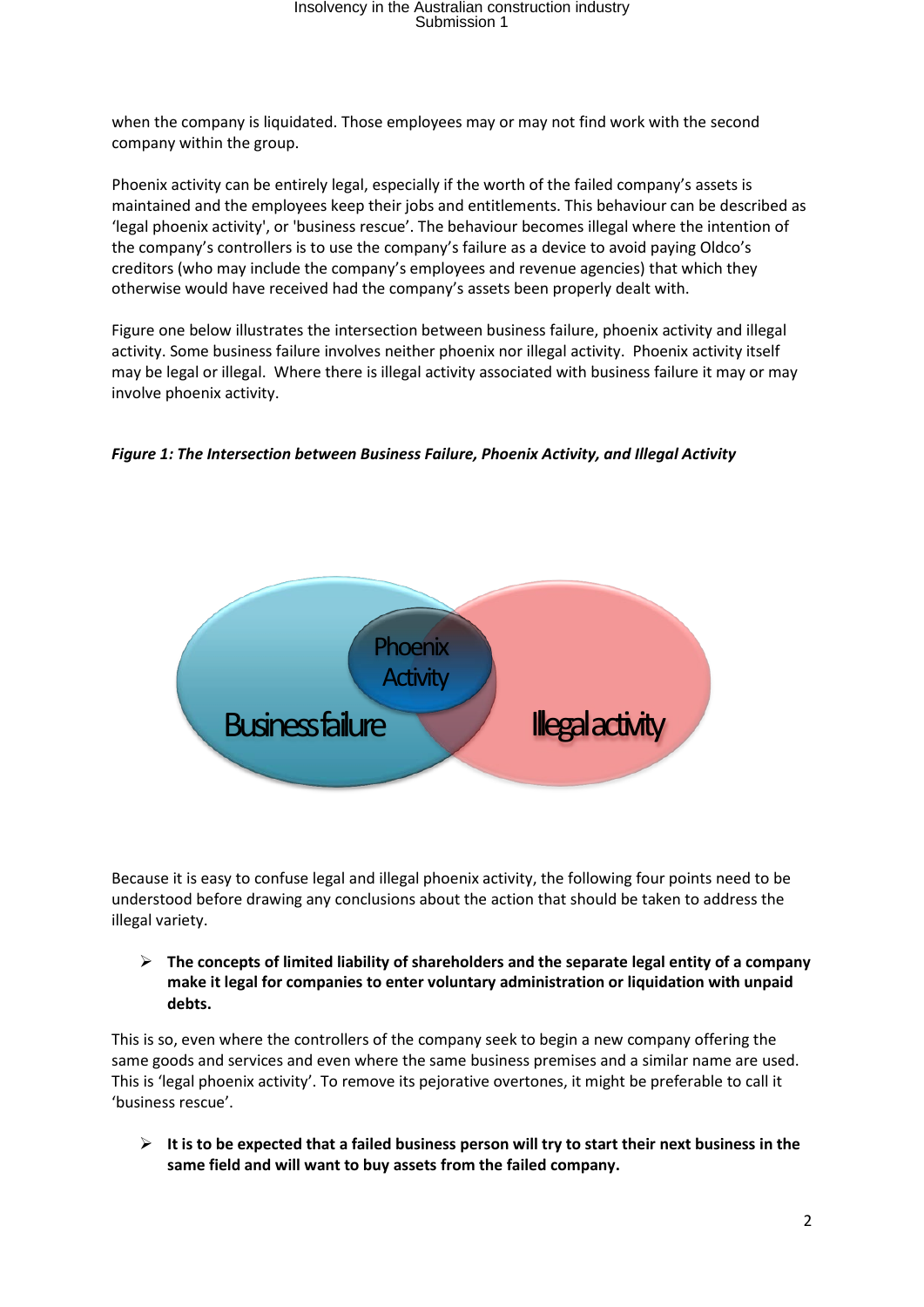This is not, of itself, proof of an improper intent. The business person may have learnt valuable lessons from the insolvency of their first company. They may be the best person to utilise its equipment, customer goodwill, the balance of the lease on premises, and other business assets. They may retain a good relationship with employees and may offer the best price for the assets bought 'lock, stock and barrel', rather than broken up and sold as individual items.

### $\triangleright$  It is commonplace in certain industries for individual projects to be carried out by separate **companies.**

For example, a publisher might create a separate company for each magazine it publishes. A theatrical impresario might create a separate company for each production it stages. In the construction industry, it is common for each large building project to be executed by a separate company that forms contracts with its subcontractors. Each project succeeds or fails on its own merits without affecting other projects or the parent company's solvency. *Therefore high rates of company formation and liquidation do not automatically equate to high levels of illegal behaviour or improper exploitation of the corporate form.*

### **There is no specific phoenix offence.**

For this reason the illegal form of this behaviour is regulated when the company's controllers breach some aspect of corporate law, taxation law, labour law, immigration law or the like. Phoenix activity or business rescue is therefore better thought of as a context in which illegality might occur, rather than a problem in itself.

#### *B.1 Dimensions of illegal phoenix activity*

Illegal phoenix activity arises when the intent of the company's controllers is to use the failure of the company as a device to avoid paying its creditors that which they otherwise would have received had the company's assets been properly dealt with. This behaviour inevitably involves a contravention of one or more laws such as the laws dealing with directors' duties or the provisions governing the fraudulent removal of company property. This section examines some of the dimensions of illegal phoenix activity by reference to the companies involved, the perpetrators and the victims.

#### **(a) The companies**

- The use of 'phoenix' companies occurs across many different industries, and is not confined to the construction industry. Proposed solutions must take this diversity into account.
- Oldco will not always be dealt with through liquidation. An alternative is voluntary administration followed by a deed of company arrangement (DOCA), which is available to insolvent companies under Part 5.3A of the Corporations Act. In the case of illegal phoenix activity, the DOCA may be adversely influenced by related party creditors or those who have made a private payment arrangement with the controllers. The illegality will arise from the arrangements made by the controllers which will amount to a breach of directors' duties.

Alternatively, Oldco may instead remain dormant. Dormancy occurs where the company has ceased to trade and no creditor has sought its liquidation, presumably because the costs of doing so exceed the expected returns. The very act of 'illegal phoenixing' stripping the assets out of the company and transferring them to another entity for less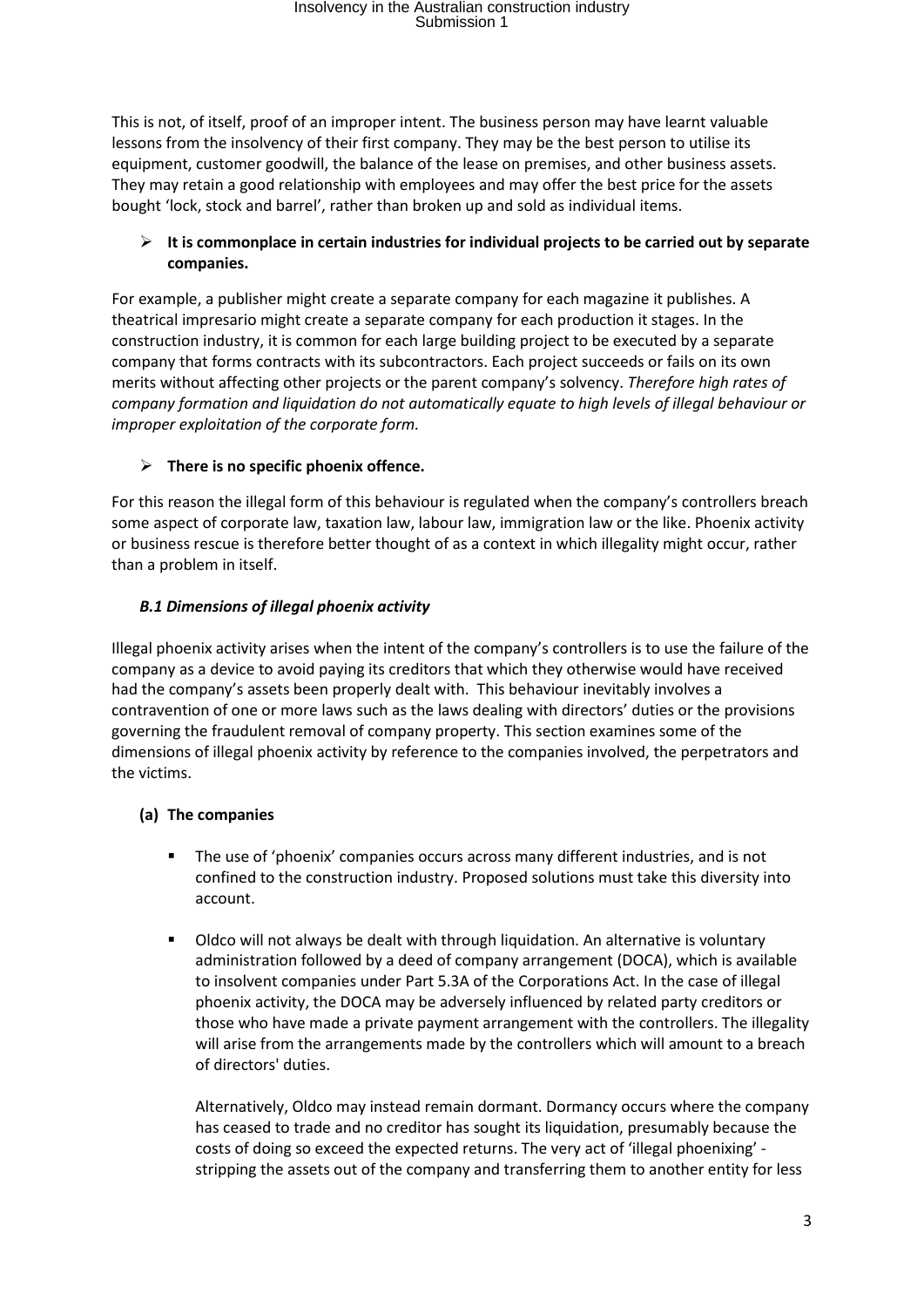than their true worth - makes the company an unattractive engagement to liquidators who risk not being paid for their services. $1$  Creditors are then faced with the difficult choice of putting up additional funds to seek the company's liquidation or letting the matter go. Approximately 10,000 companies enter some form of external administration (including voluntary administration and liquidation) each year. In contrast, over 100,000 companies are deregistered each year, many of which are dormant companies which are eventually deregistered by ASIC for failure to pay fees and submit returns as required under the Corporations Act.

#### **(b) Perpetrators of phoenix activity**

- Otherwise 'legitimate' business people who engage in misconduct, perhaps on the advice of an accountant or solicitor, as the solution to an intractable debt problem;
- Those who deliberately use successive liquidations as a business model to increase their profitability and out-perform their competitors;
- Those who combine illegal phoenix activity with a range of other criminal behaviour for example, misuse of migrant labour, GST fraud, and/or money laundering.

#### **(c) Victims of phoenix activity**

#### • **The ATO and State Revenue Offices (SROs)**

The ATO and SROs fulfil dual roles as both regulators and creditors. However they lack ASIC's powers in relation to disqualifying or seeking the disqualification of directors even where there are repeated failures to remit taxes. Other regulatory tools which are available to the ATO, such as security bonds, are cumbersome and ineffective in ensuring taxes are paid. Director penalty notices (DPNs) are also problematic in that the failure to remit PAYG(W) taxes must first be detected and a notice issued, following which the company's directors may avoid the penalty by promptly liquidating the company or placing it into voluntary administration. Note that SROs wield a more limited range of tools than the ATO.

#### • **Employees**

**.** 

While employees of companies in liquidation enjoy some protection as a result of the Fair Entitlements Guarantee (FEG) and its predecessor, the General Employee Entitlements and Redundancy Scheme (GEERS) (administered by the Department of Employment) these schemes are limited. FEG and GEERS are capped, do not cover employees of companies in voluntary administration or those that remain dormant, and do not cover unremitted superannuation. Persons classified as independent contractors are also unable to claim compensation through these schemes. Employees are priority creditors under s 556(1)(e)-(h) of the Corporations Act but phoenixed companies often contain no assets so this priority is meaningless.

<span id="page-3-0"></span> $1$  If the liquidator takes on the engagement, they are required to perform certain statutory duties even if they will not be paid for doing so: s 545(3) 'Nothing in this section is taken to relieve a liquidator of any obligation to lodge a document (including a report) with ASIC under any provision of this Act by reason only that he or she would be required to incur expense in order to perform that obligation.' Otherwise, liquidators are not required to perform work for which they will not be paid: s 545(1).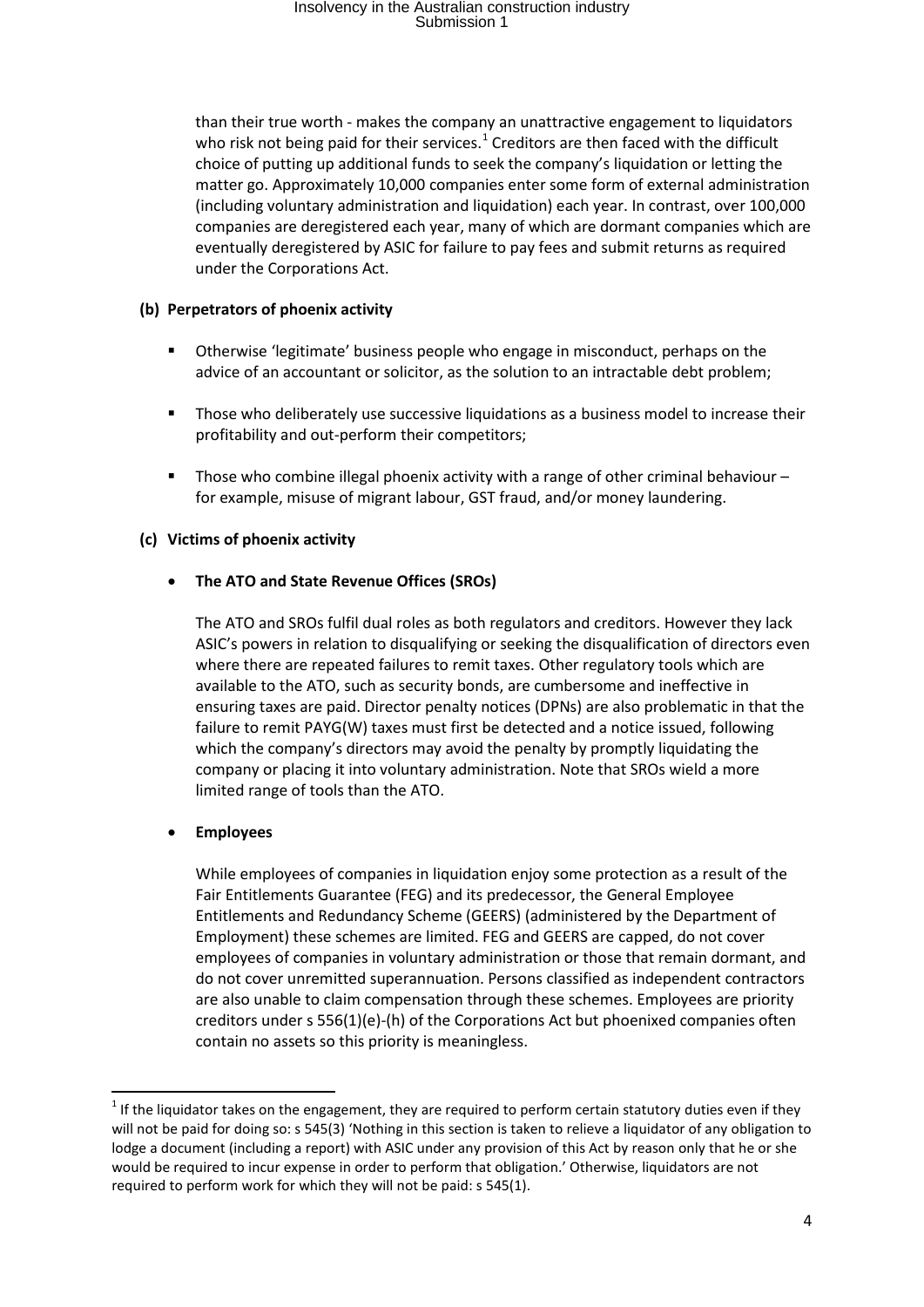#### • **Unsecured trade creditors**

Unsecured trade creditors do not form a homogenous group. While some are undoubtedly harshly impacted upon by illegal phoenix activity, others may be the beneficiaries of preferential payments from Oldco, or may be offered a secret payment arrangement by Newco. While these preferential payments are recoverable by liquidators, not all companies enter liquidation. In addition, where companies are without assets, liquidators may lack the funds to mount a preference recovery action. While ASIC has the Assetless Administration Fund at its disposal, its funds are only available to explore possible regulator action and cannot be used to pay for preference recoveries. Moreover, the amount available under the Fund is limited and unlikely to allow a liquidator to undertake any significant recovery. Note that customers who pay deposits to phoenix companies are also unsecured creditors and are unlikely to recover their pre-payments.

### *C. The Terms of Reference*

 $\overline{a}$ 

As stated above our submission addresses points d. and f. of the Terms of Reference, namely:

d. the incidence of 'phoenix companies' in the construction industry, their operation, their effects and the adequacy of the current law and regulatory framework to curb the practice of 'phoenixing';

f. the incidence and nature of criminal and civil misconduct related to construction industry insolvencies, having particular regard to breaches of the Corporations Law both prior to and after companies enter external administration and/or liquidation.

### *C.1 Assessing the incidence of 'phoenix companies' in the construction industry, their operation and effects.*

In terms of the *incidence* of phoenix companies in the construction industry, we advise that we are presently performing a data collection exercise on the incidence, cost and enforcement of phoenix activity, which we hope to conclude by late 2015. At this stage, we note that there is a general paucity of reliable data concerning incidence and cost, and somewhat more reliable data concerning enforcement actions undertaken by ASIC, the ATO and FWO. The Committee should be aware that estimates and economic modelling of incidence and cost need to be scrutinised carefully. Using the incorrect underlying data, such as GEERS data which relates to any business insolvency, will produce unreliable figures.

While it is generally believed that illegal phoenix activity is widespread in the building and construction industry, it is difficult to substantiate this because, as explained above, the mere fact of company creation and liquidation is not evidence of illegality. Table 1 below displays data obtained from the Australian Bureau of Statistics about company registrations and insolvencies.<sup>[2](#page-4-0)</sup> It contains details of the number of companies registered in various industry sectors at the start of the 2013-14 financial year, the number of insolvencies occurring per industry sector during the year and the insolvencies as a percentage of companies registered in that sector. The data are ordered from highest to lowest according to the percentage of insolvencies.

<span id="page-4-0"></span><sup>&</sup>lt;sup>2</sup> Australian Bureau of Statistics, 8165.0 - Counts of Australian Businesses, including Entries and Exits, Jun 2010 to Jun 2014 (2 March 2015); ASIC.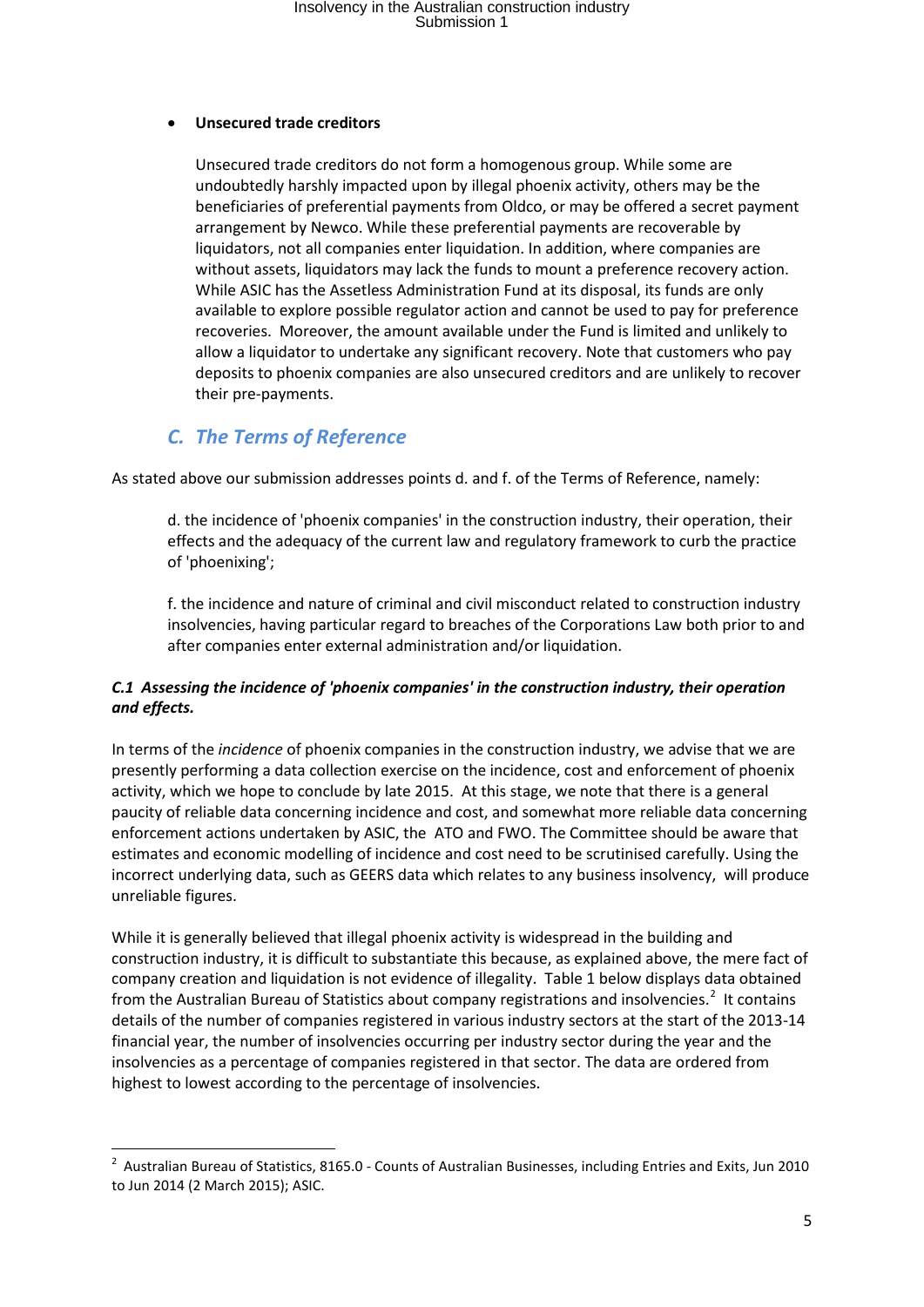An examination of the data reveals that the total number of insolvencies in the construction industry for the period of 2013-2014 was 1,802. Of course, not all of these insolvencies would have involved illegal phoenix activity. For the reasons stated above, that data is not available. While 1802 insolvencies is a large number, it represents only 0.54% of the total number of companies that were operating in that sector at the start of the 2013 financial year. The data in the table compares insolvencies in the construction sector with other sectors. There are eight other sectors where the number of insolvencies as a percentage of registered companies was greater than it was in the construction sector.

| <b>Sector</b>                                     | <b>No of companies</b><br>operating at start<br>of financial year | <b>Insolvencies</b><br>in 2013-2014 | Insolvencies as a %<br>of companies<br>operating at the<br>start of the year |
|---------------------------------------------------|-------------------------------------------------------------------|-------------------------------------|------------------------------------------------------------------------------|
| <b>Other Services</b>                             | 87,053                                                            | 3124                                | 3.59%                                                                        |
| Electricity, Gas, Water & Waste Services          | 5,750                                                             | 189                                 | 3.29%                                                                        |
| Mining                                            | 8,277                                                             | 146                                 | 1.76%                                                                        |
| <b>Information Media &amp; Telecommunications</b> | 18,539                                                            | 222                                 | 1.20%                                                                        |
| <b>Accommodation &amp; Food Services</b>          | 81,853                                                            | 819                                 | 1%                                                                           |
| Unknown                                           | 46,687                                                            | 321                                 | 0.69%                                                                        |
| <b>Retail Trade</b>                               | 135,597                                                           | 765                                 | 0.56%                                                                        |
| Manufacturing                                     | 84,956                                                            | 472                                 | 0.55%                                                                        |
| <b>Construction</b>                               | 335,329                                                           | 1802                                | 0.54%                                                                        |
| <b>Arts &amp; Recreation Services</b>             | 26,092                                                            | 108                                 | 0.41%                                                                        |
| Transport, Postal & Warehousing                   | 125,708                                                           | 478                                 | 0.38%                                                                        |
| <b>Wholesale Trade</b>                            | 76,226                                                            | 221                                 | 0.29%                                                                        |
| <b>Education and Training</b>                     | 25,773                                                            | 69                                  | 0.27%                                                                        |
| <b>Public Administration &amp; Safety</b>         | 7,352                                                             | 15                                  | 0.20%                                                                        |
| Rental, Hiring & Real Estate Services             | 225,016                                                           | 318                                 | 0.14%                                                                        |
| Financial & Insurance Services                    | 168,746                                                           | 218                                 | 0.13%                                                                        |
| Agriculture, Forestry & Fishing                   | 187,539                                                           | 218                                 | 0.12%                                                                        |
| Health Care & Social Assistance                   | 107,542                                                           | 85                                  | 0.08%                                                                        |
| Professional, Scientific & Technical Services     | 247,201                                                           | 149                                 | 0.06%                                                                        |
| <b>All Industries</b>                             | 2,079,666                                                         | 9822                                |                                                                              |

|                        | Table 1: Number of Insolvencies as a percentage of the Total Number of Companies Registered by |
|------------------------|------------------------------------------------------------------------------------------------|
| Industry 2013-2014 $3$ |                                                                                                |

**.** 

[<http://www.abs.gov.au/AUSSTATS/abs@.nsf/Lookup/8165.0Main+Features1Jun%202010%20to%20Jun%202](http://www.abs.gov.au/AUSSTATS/abs@.nsf/Lookup/8165.0Main+Features1Jun%202010%20to%20Jun%202014?OpenDocument) [014?OpenDocument>](http://www.abs.gov.au/AUSSTATS/abs@.nsf/Lookup/8165.0Main+Features1Jun%202010%20to%20Jun%202014?OpenDocument); ASIC, *Insolvency statistics - Series 1A Companies entering external administration - by*  industry (4 March 2015, Table 1A2.1) [<http://www.asic.gov.au/regulatory-resources/find-a](http://www.asic.gov.au/regulatory-resources/find-a-document/statistics/insolvency-statistics/insolvency-statistics-series-1a-companies-entering-external-administration-by-industry/)[document/statistics/insolvency-statistics/insolvency-statistics-series-1a-companies-entering-external](http://www.asic.gov.au/regulatory-resources/find-a-document/statistics/insolvency-statistics/insolvency-statistics-series-1a-companies-entering-external-administration-by-industry/)[administration-by-industry/>](http://www.asic.gov.au/regulatory-resources/find-a-document/statistics/insolvency-statistics/insolvency-statistics-series-1a-companies-entering-external-administration-by-industry/).

<span id="page-5-0"></span><sup>3</sup> Australian Bureau of Statistics, *8165.0 - Counts of Australian Businesses, including Entries and Exits, Jun 2010 to Jun 2014* (2 March 2015); ASIC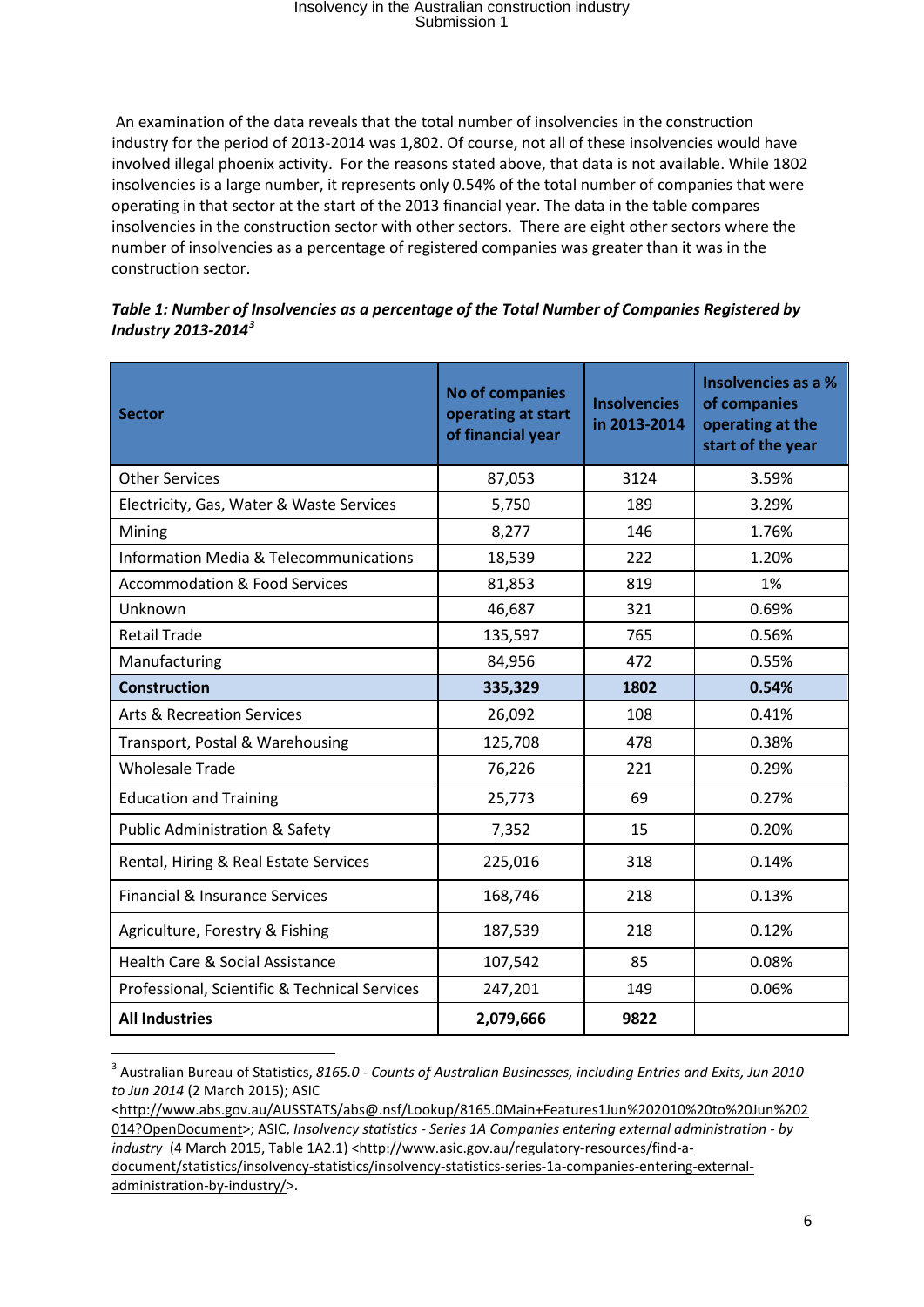Table 2 below depicts the business entry and exit rate for the construction industry for the preceding four financial years, and Table 3 sets out the number of companies in the construction industry entering external administration (EXAD) by appointment type for the 2013-2014 financial year.

| Year    | <b>Operating</b><br>at start of<br>financial<br>year | <b>Entries</b> | <b>Exits</b> | <b>Operating</b><br>at end of<br>financial<br>vear | <b>Change</b> | Percentage<br>change | <b>Entry</b><br>rate | <b>Exit</b><br>rate |
|---------|------------------------------------------------------|----------------|--------------|----------------------------------------------------|---------------|----------------------|----------------------|---------------------|
|         | no.                                                  | no.            | no.          | no.                                                | no.           | %                    | %                    | %                   |
| 2013-14 | 335,329                                              | 50,689         | 47,793       | 338,225                                            | 2,896         | 0.9                  | 15.1                 | 14.3                |
| 2012-13 | 351,512                                              | 41,704         | 57,887       | 335,329                                            | $-16,183$     | $-4.6$               | 11.9                 | 16.5                |
| 2011-12 | 353,860                                              | 50,597         | 52,945       | 351,512                                            | $-2,348$      | $-0.7$               | 14.3                 | 15.0                |
| 2010-11 | 351,465                                              | 54,042         | 51,647       | 353,860                                            | 2,395         | 0.7                  | 15.4                 | 14.7                |

*Table 2: Business Entry and Exit Rate for the Construction Industry 2010-2014[4](#page-6-0)*

*Table 3: Total Number of Companies in the Construction Industry entering EXAD by Appointment type 2013-2014[5](#page-6-1)*

| Industry     | Court<br>wind-<br>up | <b>Creditors</b><br>wind-up | <b>Voluntary</b><br><b>Administration</b> | <b>Other</b> | <b>Total for</b><br>2013-2014 |
|--------------|----------------------|-----------------------------|-------------------------------------------|--------------|-------------------------------|
| Construction | 556                  | 891                         | 237                                       | 118          | 1802                          |

While there are sectors with higher rates of insolvencies than the construction sector, the number of insolvencies in this sector, and the possibility that a number of them involve phoenix activity, is concerning.

Anecdotally we have heard that when the prevalence of illegal phoenix activity in this sector goes beyond a critical point, other companies in the industry face a difficult choice between succumbing to the same illegal behaviour or else risking being priced out of business. We have heard of 'net of tax tendering', where it is so well understood that taxes will not be paid that quotes are calculated on that basis. In this regard, it is likely that the head contractor or client knows that the tender does not allow for tax to be paid; otherwise, the contract would be unprofitable. This is analogous to the underpayment of workers in the trolley collection business. See the Fair Work Ombudsman's action against Coles supermarkets: [<http://www.fairwork.gov.au/about-us/news-and-media](http://www.fairwork.gov.au/about-us/news-and-media-releases/2012-media-releases/february-2012/20120226-al-hilfi-prosecution)[releases/2012-media-releases/february-2012/20120226-al-hilfi-prosecution](http://www.fairwork.gov.au/about-us/news-and-media-releases/2012-media-releases/february-2012/20120226-al-hilfi-prosecution) >.

Another apparent feature of illegal phoenix activity in the construction sector is the use of companies, referred to as 'labour hire companies', which exploit the successor model. Labour hire

<span id="page-6-0"></span><sup>4</sup> Australian Bureau of Statistics, *8165.0 - Counts of Australian Businesses, including Entries and Exits, Jun 2010 to Jun 2014* (2 March 2015)

[<sup>&</sup>lt;http://www.abs.gov.au/AUSSTATS/abs@.nsf/Lookup/8165.0Main+Features1Jun%202010%20to%20Jun%202](http://www.abs.gov.au/AUSSTATS/abs@.nsf/Lookup/8165.0Main+Features1Jun%202010%20to%20Jun%202014?OpenDocument)

<span id="page-6-1"></span>[<sup>014?</sup>OpenDocument>](http://www.abs.gov.au/AUSSTATS/abs@.nsf/Lookup/8165.0Main+Features1Jun%202010%20to%20Jun%202014?OpenDocument). [5](http://www.abs.gov.au/AUSSTATS/abs@.nsf/Lookup/8165.0Main+Features1Jun%202010%20to%20Jun%202014?OpenDocument) ASIC, *Insolvency statistics - Series 1A Companies entering external administration - by industry* (4 March 2015, Table 1A2.1) [<http://www.asic.gov.au/regulatory-resources/find-a-document/statistics/insolvency](http://www.asic.gov.au/regulatory-resources/find-a-document/statistics/insolvency-statistics/insolvency-statistics-series-1a-companies-entering-external-administration-by-industry/)[statistics/insolvency-statistics-series-1a-companies-entering-external-administration-by-industry/>](http://www.asic.gov.au/regulatory-resources/find-a-document/statistics/insolvency-statistics/insolvency-statistics-series-1a-companies-entering-external-administration-by-industry/).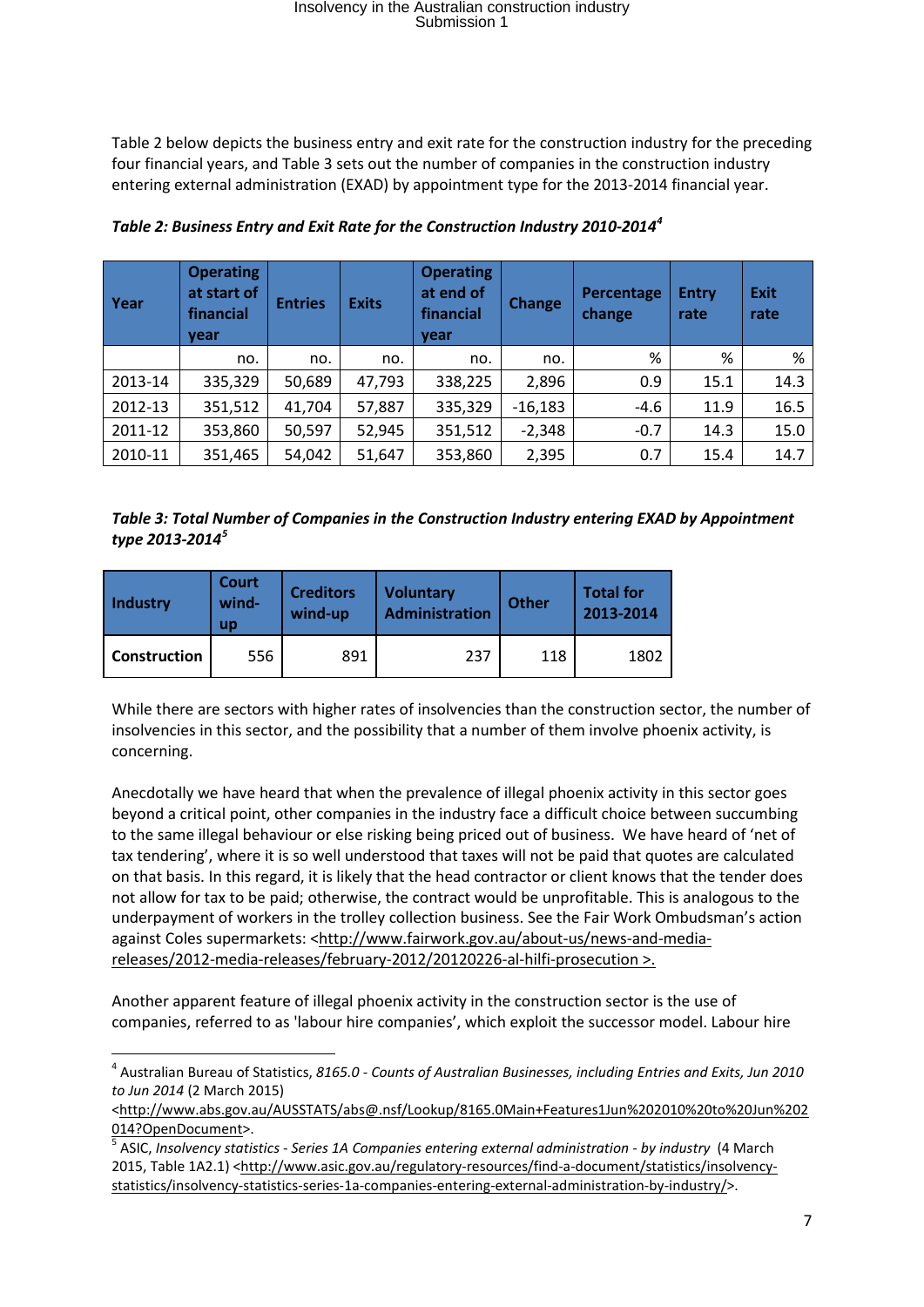companies are entities created purely to accrue PAYG(W) and payroll tax debts. These companies are then liquidated before either the ATO or SROs are able to exercise their enforcement powers over those companies. They are not proper labour hire businesses in the sense of having employees on their books that perform work for many different employers.

### *C.2. Assessing the adequacy of the current law and regulatory framework to curb the incidence of phoenix activity.*

Regulators may take enforcement action in response to illegal and legal phoenix activity. The enforcement mechanisms available to regulators include:

- Those requiring the regulator to prove intent on the part of the 'phoenix operator'– for example, breach of directors' duties, fraud in relation to creditors, or tax evasion. Note that some of these actions are civil penalty actions where intent is established on the balance of probabilities, and some are criminal prosecutions where intent needs to be proved beyond reasonable doubt.
- Those involving strict liability, where the regulator simply establishes the action elements for example, a failure to remit taxes or superannuation – without the need to prove criminal intent. These actions are typically accompanied by a range of defences.
- Those involving accessorial liability where the person needs to be knowingly involved in the breach by another party, usually the company. $6$  For example, failure to pay wages is a breach of the *Fair Work Act*, for which a company controller may be liable for a penalty for their knowing involvement in that failure.<sup>[7](#page-7-1)</sup>
- Those involving administrative penalties. For example, ASIC may disqualify a person or persons from managing corporations for a period of up to five years where they controlled two or more companies within the past seven years and the liquidator lodged an adverse report at the conclusion of each liquidation: s 206F Corporations Act. Additionally, ASIC may also go to court to seek disqualification, and the court has the ability to order disqualification for a longer period: s 206D

The terms of reference asked respondents to address the adequacy of the current law and regulatory framework to curb the practice of 'phoenixing'. Our project team will be doing this as part of its investigations, following interviews with interested parties, a survey of insolvency practitioners and an international comparison. As such, we are not in a position at present to make any final recommendations on this point in this submission, but hope to do so by early 2017. However, preliminary findings of our research indicate that there are particular characteristics associated with the building and construction industry that hinder the detection and enforcement of illegal phoenix activity. Those characteristics include:

### **(a) The sub-contracting system**

The sub-contracting system is a key feature of major building works. The Head Contractor undertakes to perform the contract and is paid for it by the client. Work is then contracted out through layers of sub-contractors and sub-sub-contractors. The various layers of sub-contractors must complete statutory declarations that they have paid their employees and other debts, in order to receive payment from the contractor above them. We understand anecdotally that the use of false statutory declarations is common in the industry. ASIC is currently taking action to deal with it.<sup>[8](#page-7-2)</sup>

<span id="page-7-0"></span> $^6$  Eg Corporations Act 2001 (Cth) s 79<br> $^7$  Fair Work Act 2009 (Cth) s 550.

<span id="page-7-2"></span><span id="page-7-1"></span><sup>8</sup> [http://asic.gov.au/about-asic/media-centre/find-a-media-release/2014-releases/14-212mr-asic-surveillance](http://asic.gov.au/about-asic/media-centre/find-a-media-release/2014-releases/14-212mr-asic-surveillance-to-target-false-declarations-in-building-and-construction-companies/)[to-target-false-declarations-in-building-and-construction-companies/](http://asic.gov.au/about-asic/media-centre/find-a-media-release/2014-releases/14-212mr-asic-surveillance-to-target-false-declarations-in-building-and-construction-companies/)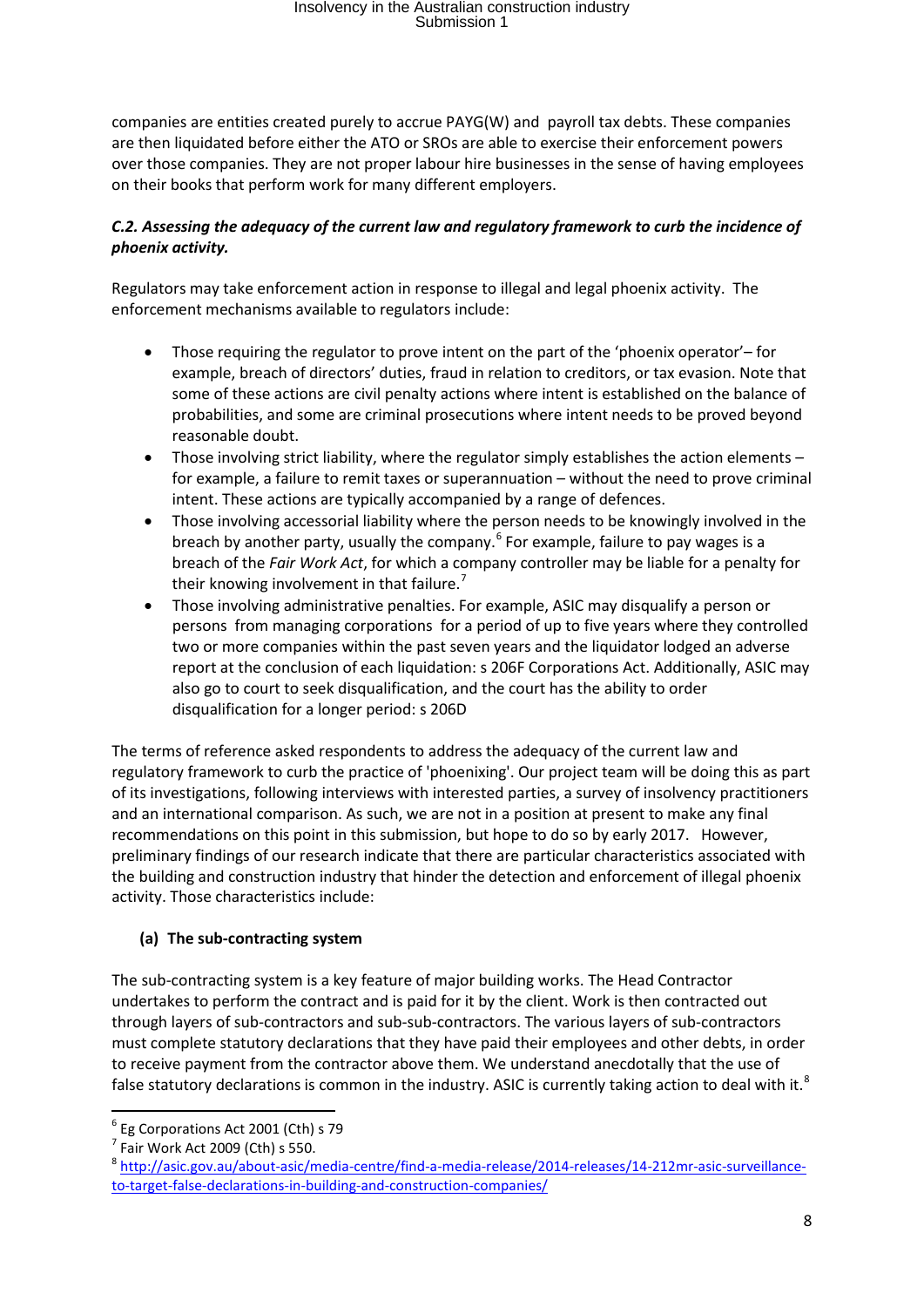False declarations may result in a chain of events whereby sub-contractor companies do not receive payment leaving them unable to pay their own debts. The companies may then be vulnerable to being placed into liquidation following which controllers may seek to resurrect the businesses using a new company and under new names and these companies may be re-engaged on future building works.

#### **(b) Business or trading names**

The business or trading name used by companies that operate in the building and construction industry is not necessarily important and so it is not always reused when a company phoenixes.<sup>[9](#page-8-0)</sup> This makes it more difficult for regulators to track successor companies.

### **(c) Employees themselves may not be sure of the name of their employer**

Phoenix activity may manifest itself through the change of the employer's name on workers' payslips; however employees often remain unaware that their employment is now with a new employer who has no liability for wages or other entitlements accrued previously.

### **(d) Employment conditions in the construction sector often differ to those in other industries, adding to the difficulty of regulating phoenix activity.**

For example:

- Employees are often hired intermittently for temporary periods of time ("daily hire");
- The industry employs high numbers of temporary migrant workers whose knowledge of their entitlements may be minimal. These employees may not work under their own names. Anecdotally, we have heard of backpackers on 457 visas who lose their employment and their employer's sponsorship if they question the payment of their entitlements, and are then forced to return home;
- A worker may be paid as an independent contractor, when they should be getting paid as an employee;
- While unions have a strong presence on big CBD sites, and may act in relation to workers' entitlements, they do not exert the same influence on small building sites;
- Construction workers face additional hurdles in terms of redundancy as opposed to employees in other industries. While there is a redundancy entitlement under the National Employment Standards, redundancy is not payable in the ordinary and customary turnover of labour.<sup>[10](#page-8-1)</sup> This may occur where the employer loses its contract. Additionally, redundancy may not be payable where a company employs fewer than 15 employees, and many companies in the construction industry are small businesses. To compensate for some of the special difficulties faced by construction workers in accruing entitlements, note that funds such as Incolink<sup>[11](#page-8-2)</sup> and ACIRT<sup>[12](#page-8-3)</sup> provide entitlement portability schemes.

 $\overline{a}$ 

<span id="page-8-0"></span><sup>&</sup>lt;sup>9</sup> PWC and Fair Work Ombudsman, 'Phoenix Activity - Sizing the Problem and Matching Solutions' (June 2012),

<span id="page-8-2"></span>

<span id="page-8-1"></span><sup>11-12.&</sup>lt;br><sup>10</sup> *Fair Work Act 2009*, s 119.<br><sup>11</sup> Incolink is the trading name of the Redundancy Payment Central Fund Limited. It is a trustee company established by unions and employers in the Victorian building industry in 1988 to administer industry funds.

<span id="page-8-3"></span>See [<http://www.incolink.org.au/.](http://www.incolink.org.au/)<br><sup>12</sup> ACIRT is a national fund 'supported by the major employer organisations and unions who cover the Building, Civil, Mechanical, Metal and Engineering construction industry'. See [<http://www.acirt.com.au/>](http://www.acirt.com.au/).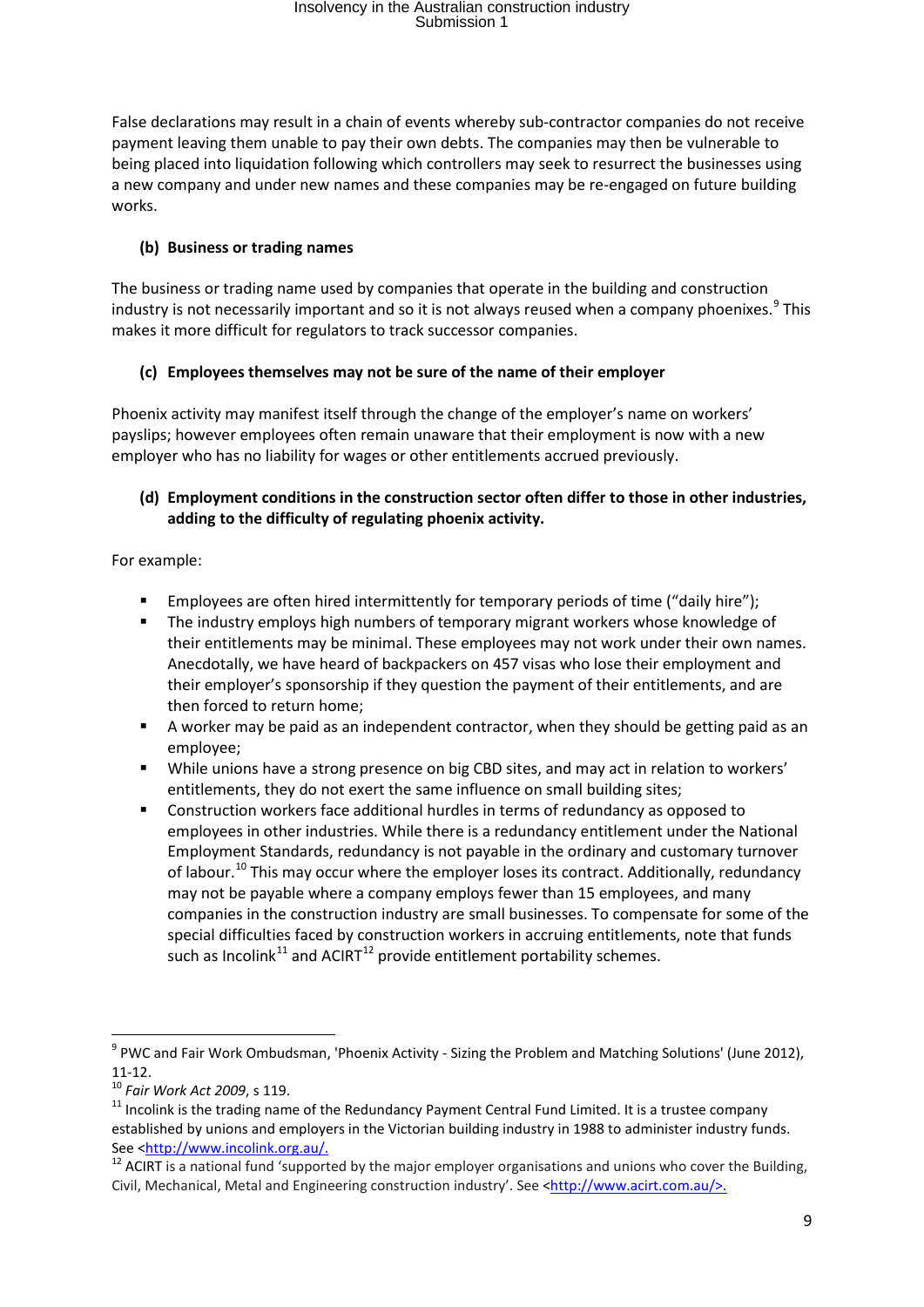#### *C.3. Assessing the incidence and nature of criminal and civil misconduct related to construction industry insolvencies*

In terms of the *incidence* of criminal and civil misconduct related to construction industry insolvencies, as stated above, we are presently performing a data collection exercise which we hope will shed light on this issue. In terms of the *nature* of criminal and civil misconduct related to construction industry insolvencies, having particular regard to breaches of the Corporations Law as well as offences under Commonwealth and state taxation laws both prior to and after companies entering external administration and/or liquidation, we refer the Committee to the earlier work of the Cole Royal Commission, as well as our own *Defining and Profiling Phoenix Activity Report* noted at the start of this submission. Our report contains profiles of all types of phoenix activity, ranging from legal to complex illegal, and gives case studies which illustrate the dimensions of each type. Available legislative tools are also set out in its appendix.

## *D: Information Gathering In the Construction Sector*

Given the difficulties associated with obtaining reliable data about the incidence, operation and effects of phoenix activity in the construction industry and the incidence and nature of criminal and civil misconduct related to construction industry insolvencies, the Committee should note the particular significance of trade unions and superannuation funds in obtaining valuable information in the construction context.

### **Trade unions**

Trade unions are both the 'boots on the ground' and the 'canaries in the coal mine'. Unions are often the first parties to become aware of a company's financial difficulties when payment of union dues cease or reports emerge from members about overdue wages. This information can assist regulators to spot early signs of possible illegal phoenix activity. However, even though unions are themselves creditors with respect to the unpaid dues, they may not seek the liquidation of the debtor employer because liquidation will put their members out of work. A negotiated settlement is a possibility but it is difficult to exert pressure on employers who have the option of liquidating their companies and starting again under a different corporate entity. Therefore, the intervention of a regulator such as ASIC is vital here; our point here is that regulators should work co-operatively with unions to detect illegal phoenix activity as it is happening.

#### **Superannuation funds**

In a similar vein to unions, superannuation funds are often aware at an early stage of a company's financial difficulties because payments decrease or cease altogether. However, because of 'choice of funds' legislation, the employer may tell the superannuation fund that its members have changed funds. The employer may also lie about the amount owing or the number of employees it has on the books. This makes it exceedingly difficult for the super fund to verify the exact amounts that should be remitted. Like trade unions, super funds owed contributions are reluctant to seek the liquidation of the debtor employer if that will put their members out of work. It may be better for the employee to remain in work and for superannuation (which they will only enjoy in retirement) to *not* be paid on their behalf, than be unemployed in the immediate future. Additionally, as noted above with respect to trade unions, an employer who is pressured to pay unremitted superannuation may choose to liquidate the company and start the business again through another company.

Privacy considerations also constrain bodies such as unions and superfunds. The Heydon Royal Commission was told of an employee of CBUS Super who had improperly disclosed confidential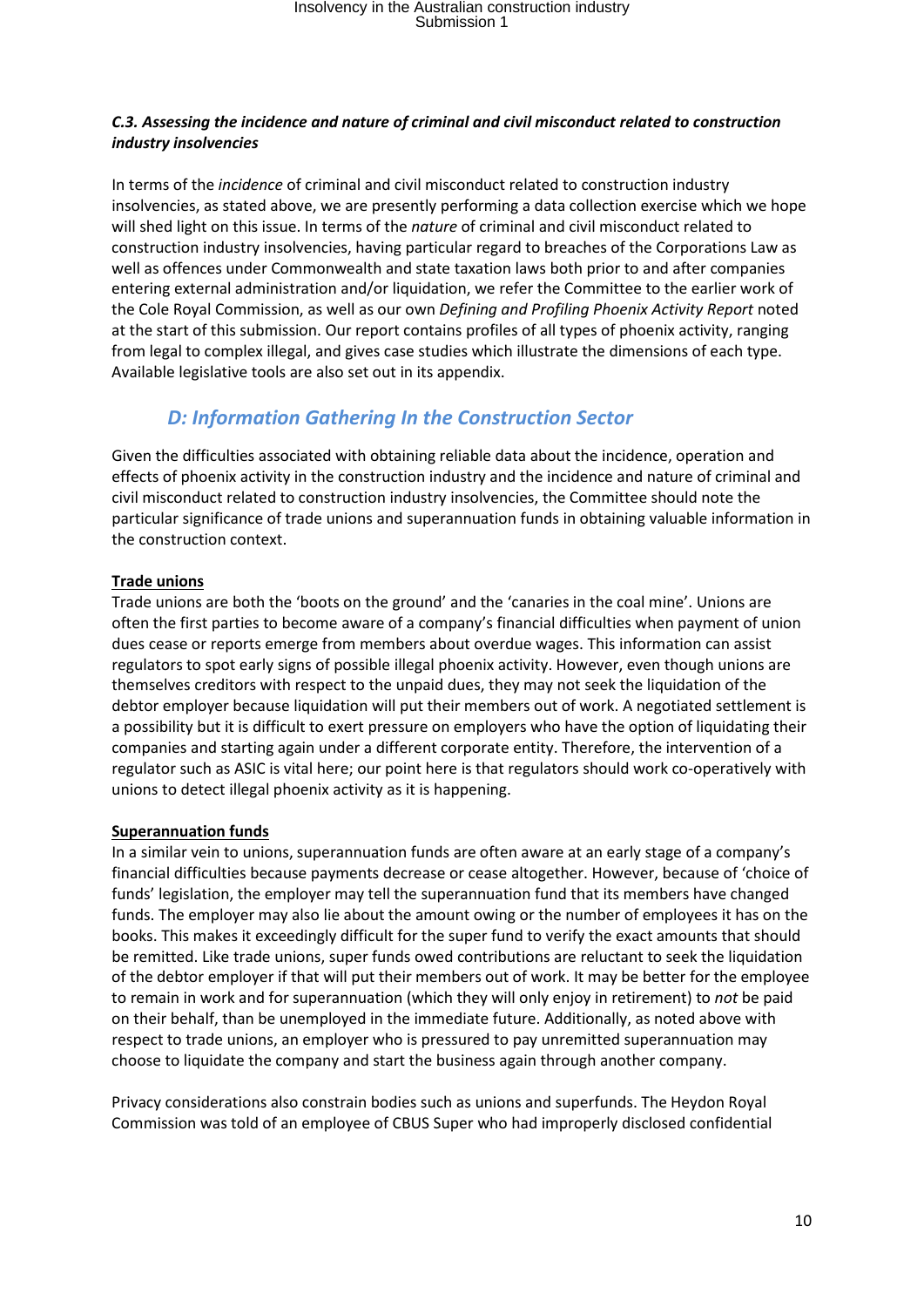membership information to the CFMEU to assist with the union's investigation of super arrears from a company known as Lis-Con.<sup>[13](#page-10-0)</sup> The arrears were reportedly \$650,000.

Note that ASIC and ATO may use their coercive powers to overcome disclosure prohibitions in relation to unions and super funds. However, in the absence of such measures, there are no regular information flows between super funds and the ATO. Employers are obligated to pay money to super funds, which are then not able to verify the exact amount owed. If an employer fails to make a payment, a superannuation guarantee charge (SGC) is payable to the ATO, but again, the ATO is reliant on an honest employer to advise the amount owing. Employees, who stand to lose the most from non-payment, may be unaware of what their funds are owed and what is being paid, or not paid, to either the super fund or the ATO as SGC. In the end, the employee must be pro-active in checking payslips against statements from their super fund and reporting non-payment to the ATO. However, this doesn't resolve the problem from the employee's perspective. The ATO has little incentive to follow up these amounts which are individually small, preferring to use reports of non-payment as data for their risk management assessments.<sup>[14](#page-10-1)</sup>

### *E: Previous Inquiries and Case Studies*

#### *E.1. Inquiries*

#### **Cole Royal Commission**

As the Committee will be aware, the Royal Commission into the Building and Construction Industry, known as the Cole Royal Commission, was established 'to inquire into certain matters relating to the building and construction industry.<sup>[15](#page-10-2)</sup> Chapter 12 of its extensive 2003 Final Report ('the Cole Report') was devoted to phoenix companies.<sup>[16](#page-10-3)</sup> Our submission will not re-examine the Cole Report's findings or the cases cited therein, but we bring that report to the Committee's attention as many of the circumstances described in the Cole Report continue to exist.

#### **Collins Inquiry into Construction Industry Insolvency**

According to the 2012 Collins Inquiry into Construction Industry Insolvency, NSW is said to be the worst affected of all the states.<sup>[17](#page-10-4)</sup> The Inquiry noted the 'inequality of bargaining power' experienced by subcontractors on construction sites, highlighting that phoenix activity is one of the ways this inequality can manifest itself. One submission to the Inquiry stated that head contractors were advised 'to create a separate company for each project and close it down after the completion of the project' as a 'harm minimisation strategy'. The Inquiry noted that this sort of behaviour was by no means solely confined to head contractors.<sup>[18](#page-10-5)</sup>

#### *E.2. Case studies*

The following case studies are examples of phoenix activity in the construction sector and the type of loss that can be incurred as a result of this undesirable behaviour.

<span id="page-10-0"></span><sup>&</sup>lt;sup>13</sup> See for example, [http://www.smh.com.au/nsw/cbus-official-maria-butera-rebuked-for-comical-answers-at](http://www.smh.com.au/nsw/cbus-official-maria-butera-rebuked-for-comical-answers-at-royal-commission-into-unions-20141028-11d03j.html)[royal-commission-into-unions-20141028-11d03j.html](http://www.smh.com.au/nsw/cbus-official-maria-butera-rebuked-for-comical-answers-at-royal-commission-into-unions-20141028-11d03j.html)<br><sup>14</sup> Helen Anderson and Tess Hardy, 'Who Should Be the Super Police? Detection and Recovery of Unremitted

<span id="page-10-2"></span><span id="page-10-1"></span>Superannuation'(2014) 37(1) *University of New South Wales Law Journal* 162<br><sup>15</sup> Commonwealth, Royal Commission into the Building and Construction Industry, *Final Report* (2003) vol 2, 3.

<span id="page-10-4"></span><span id="page-10-3"></span><sup>&</sup>lt;sup>16</sup> Ibid vol 8, 111-219.<br><sup>17</sup> Bruce Collins QC, 'Independent Inquiry into Construction Industry Insolvency in NSW - Final Report' (NSW Government, November 2012), 34.<br><sup>18</sup> Ibid 63-64.

<span id="page-10-5"></span>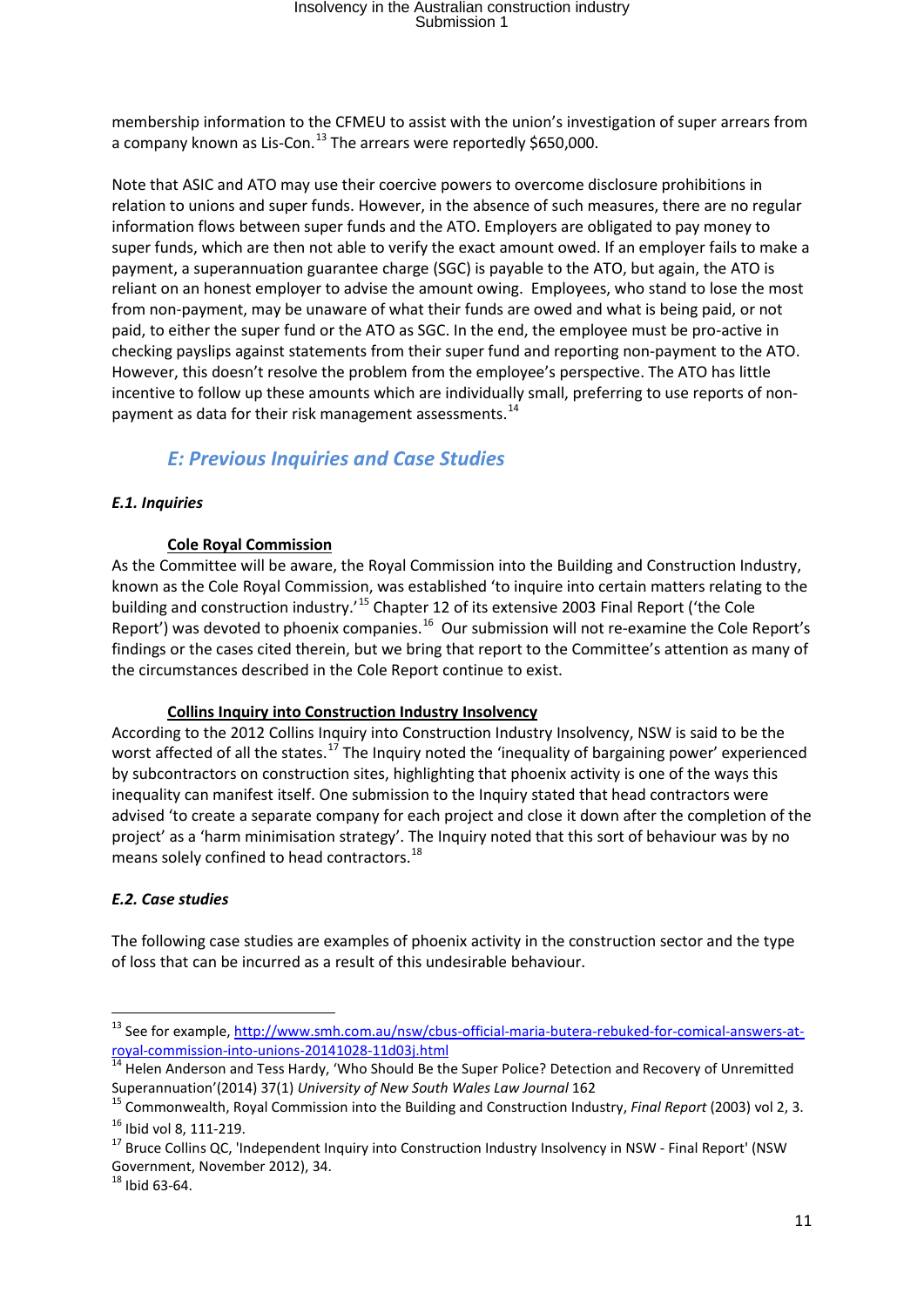#### **Fyna Group**

One of the case studies considered by the Cole Royal Commission was that of the Fyna Group.<sup>[19](#page-11-0)</sup> Subsequent to the Cole Report, Fyna group's director, James Soong was disqualified from managing companies for four years by ASIC 'over his role in five construction companies that collapsed in seven years leaving unsecured creditors with less than 50 cents in the dollar<sup>'[20](#page-11-1)</sup> pursuant to s 206F of the *Corporations Act*. Each time a company collapsed, the assets, including employees, were transferred to a new company, leaving the employees' additional entitlements unpaid. Despite the disqualification of Soong, the Fyna group of companies continued to operate unencumbered under the shadow directorships of a number of Soong's relatives, including James Soong's wife, Desley Soong. It was not until June 2010 that Soong was sentenced to three years' imprisonment, and ordered to pay back the \$6.7 million that he had fraudulently deducted from the wages of employees and failed to remit to the ATO (unlikely to ever occur given he was declared bankrupt in 2008).<sup>[21](#page-11-2)</sup> CFMEU national secretary John Sutton estimated in 2010 that the cost of Soong's illegal phoenixing, to employees, trade creditors, the ATO, and the community at large exceeded \$100 million.<sup>[22](#page-11-3)</sup>

#### **Walton Constructions Pty Ltd [23](#page-11-4)**

The Waltons Constructions case highlights the role that advisors, especially reconstruction specialists, can play in phoenix activity. In this case, ASIC was successful in removing a liquidator on the basis of apprehended bias. The liquidator was engaged by two failing companies through a referral by a pre-insolvency business advisory group of companies, the Mawson Group. The apprehension of bias arose because the Mawson Group had previously made a number of referrals to the same liquidator. ASIC alleged that the liquidator might not make the required 'vigorous' inquiries if this jeopardised future referrals of work. The Full Court agreed with ASIC unanimously, noting that 'a reasonable fair-minded observer might reasonably apprehend that, because of the respondents' interest in not jeopardising future income, they might not discharge their duties with independence and impartiality'. $24$ 

The facts involve two companies in the building and construction industry, WC Pty Ltd (operating in Victoria and NSW) and WCQ Pty Ltd (operating in Queensland). Both companies were run by sole director and secretary Craig Walton. In early 2013 after experiencing financial problems over the

1

<span id="page-11-0"></span><sup>19</sup> Reported in Commonwealth, Royal Commission into the Building and Construction Industry, *Final Report* (2003), vol 8, 123-130. The Cole Report explained the events as follows: 'The first labour company in the chain was Fyna Formwork Pty Ltd, which changed its name to Concrete Formwork Pty Ltd on 23 June 1995, following a build-up of tax liabilities in the 1992-93 and 1993-94 financial years. On the same day, a new company was incorporated under the name of Fyna Formwork Pty Ltd. Concrete Formwork Pty Ltd entered into a Deed of Company Arrangement in July 1996, and at that time the company directors told Pearce that the employees were being transferred from this company to a new company, Build Form Pty Ltd. Concrete Formwork Pty Ltd was deregistered on 11 November 1998. Build Form Pty Ltd was placed into administration on 29 January 1999. On 5 February 1999, a meeting of the company's creditors was told that a new company, Metroform Pty Ltd, would handle the labour. The majority of creditors voted in favour of liquidation of the company on 26

<span id="page-11-1"></span>February 1999'. See p. 124 [49-51].<br><sup>20</sup> Adele Ferguson, 'The Phoenix Dilemma: How to Stop Rort Artists From Rising From the Ashes', *The Age* (Melbourne, Australia), 11 December 2010 <http://www.theage.com.au/business/the-phoenix-dilemma-how-<br>to-stop-rort-artists-from-rising-from-the-ashes-20101210-18svy.html#ixzz3GMkr2Vr3>.

<span id="page-11-2"></span><sup>&</sup>lt;sup>21</sup> Adele Ferguson, 'A Free Rise from the Ashes of Others' Sydney Morning Herald (Sydney, Australia) 11 December 2010 [<http://www.smh.com.au/business/a-free-rise-from-the-ashes-of-others-20101210-](http://www.smh.com.au/business/a-free-rise-from-the-ashes-of-others-20101210-18std.html%23ixzz3Cxv6FVbn)<br>18std.html#ixzz3Cxv6FVbn>.<br><sup>22</sup> Ibid.

<span id="page-11-4"></span><span id="page-11-3"></span><sup>&</sup>lt;sup>23</sup> Australian Securities and Investments Commission v Franklin (liquidator), in the matter of Walton *Constructions Pty Ltd* [2014] FCAFC 85. <sup>24</sup> Ibid [125].

<span id="page-11-5"></span>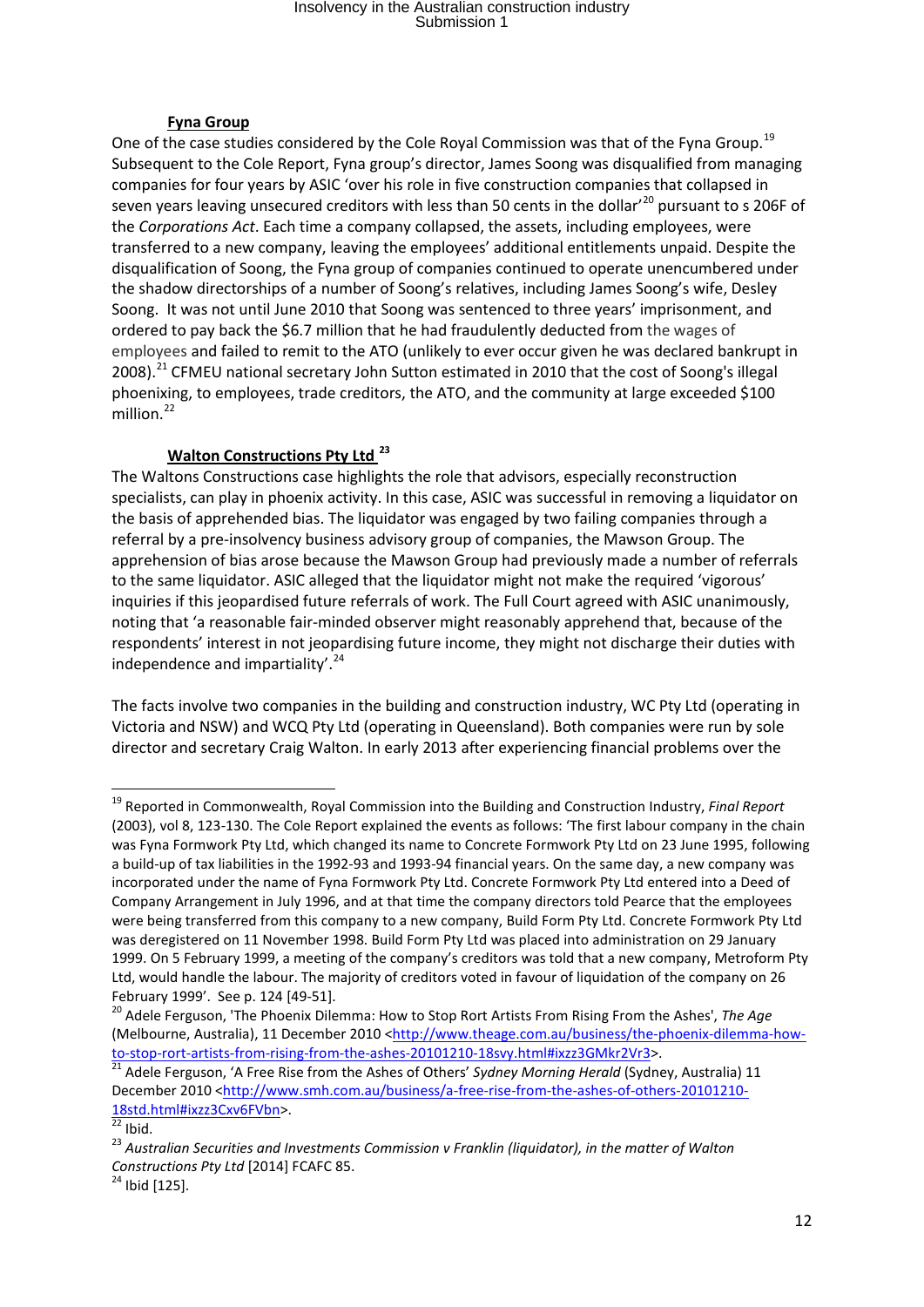preceding 18 months, Mr Walton retained the Mawson Group on behalf of each company to secure advice as to the companies' options. Mr Walton placed the companies into administration on 3 October 2013. The Mawson Group 'recommended and facilitated' the appointment of the liquidator, despite some concerns being raised by creditors of the two companies as to the independence and impartiality of the appointment.

In the period preceding WCPL and WCQPL entering into administration, large parts of the two companies' businesses were sold to two companies owned and run by the Mawson Group in return for the assumption of some of WCPL and WCQPL's liabilities. According to the judgment, ASIC noted that the two Asset Sale Agreements ('ASAs'), 'involved the transfer of contracts for 31 projects with a total estimated completion cost of \$61 million and an estimated revenue of \$56 million, in addition to all relevant assets of WCPL and WCQPL, including business records, intellectual property, plant and equipment, stock and the benefit of statutory licences'. It was also noted in the judgment that the director of WCPL and WCQPL provided "consultancy services" to these two companies. In a further transaction, an inter-company debt of \$18.9 million owed by WCPL to WCQPL was assigned to another company related to the Mawson Group for a consideration of only \$30,000. According to ASIC, 'the estimated asset deficiencies of WCPL and WCQPL [were] of the order of \$58 million and \$27 million respectively'.

The judgment noted ASIC's concerns surrounding the nominal consideration exchanged under both the ASAs and the debt assignment and its beliefs that the pre-administration transactions warranted investigation. ASIC alleged that the transactions might amount to phoenix transactions, 'because they had the effect of shifting assets from an insolvent company into a new company, of transferring some of the creditors of the insolvent company into the new company, and of leaving little or no assets for distribution to the remaining creditors of the insolvent company'. ASIC urged the liquidators to investigate the following:

[...] whether some or all of these transactions are voidable as uncommercial transactions under s 588FB of the Corporations Act, or voidable as unreasonable director-related transactions under s 588FDA of the Corporations Act; whether Mr Walton, as director of each of WCPL and WCQPL, breached his duties under ss 180-184 of the Corporations Act and as imposed by the common law; and whether members of the …Group were involved in such breaches (under s 79 of the Corporations Act, or under either limb of *Barnes v Addy* (1874) 9 LR Ch App 244).

#### **BVM Group**

The Age newspaper reported on 16 March 2014 that well-known construction firms Brookfield Multiplex and Bovis Lend Lease were implicated in a scandal involving the exploitation of migrant workers to build the new Royal Children's Hospital and the Docklands headquarters of Medibank Private. The article reports that the construction firms were paying Chinese and Afghan workers half the award rate, requiring them to work more than 60 hours a week to receive payment for a standard 36 hour week. Fairfax Media also reported that organised crime gangs were involved in supplying local subcontractors with the migrant workers, most of whom had entered the country on visas without working rights.

The article states that both projects engaged a 'rogue subcontractor' who had 'failed to pay millions of dollars in tax after collapsing four times in the past five years'. The article queries how a subcontracting business subject to repeated failures could continue to be awarded government and corporate jobs. The companies in question were operated and run by the same family, under the BVM group branding. Since 2009, a string of BVM group companies collapsed owing creditors more than \$4.8 million. According to the Age, following each collapse, a new BVM-branded company